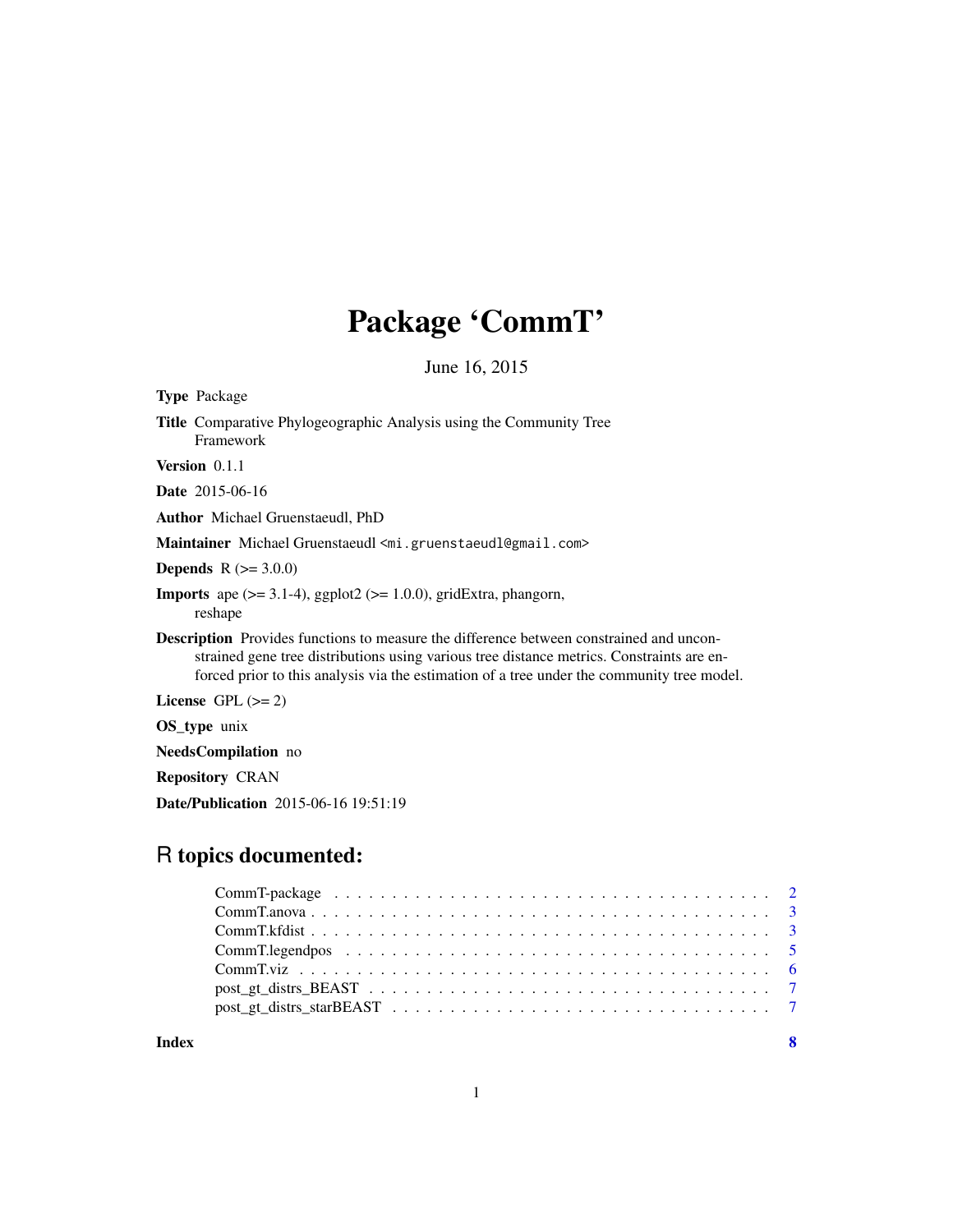<span id="page-1-0"></span>

CommT Provides functions to measure the difference between constrained and unconstrained gene tree distributions using various tree distance metrics. Constraints are enforced prior to this analysis via the estimation of a tree under the community tree model.

#### Author(s)

Michael Gruenstaeudl

Maintainer: Michael Gruenstaeudl <mi.gruenstaeudl@gmail.com>

# References

Gruenstaeudl, M., Reid, N.M., Wheeler, G.R. and Carstens, B.C., 2015. Posterior Predictive Checks of Coalescent Models: P2C2M, an R package. Molecular Ecology Resources, in press.

```
# Load libraries
# require(ape)
# Load input data
  data(post_gt_distrs_BEAST)
  data(post_gt_distrs_starBEAST)
# Calculate KF distances
  in_data = CommT.kfdist(post_gt_distrs_BEAST, post_gt_distrs_starBEAST)
# Generate ANOVA legend
  legend_text = CommT.anova(in_data)
# Generate coordinates for plot
  legend_pos = CommT.legendpos(in_data)
# Visualize KF distances
  my_plot = CommT.viz(in_data, "my_project", alpha=0.05, legend_text, legend_pos)
# Display plot
  my_plot
```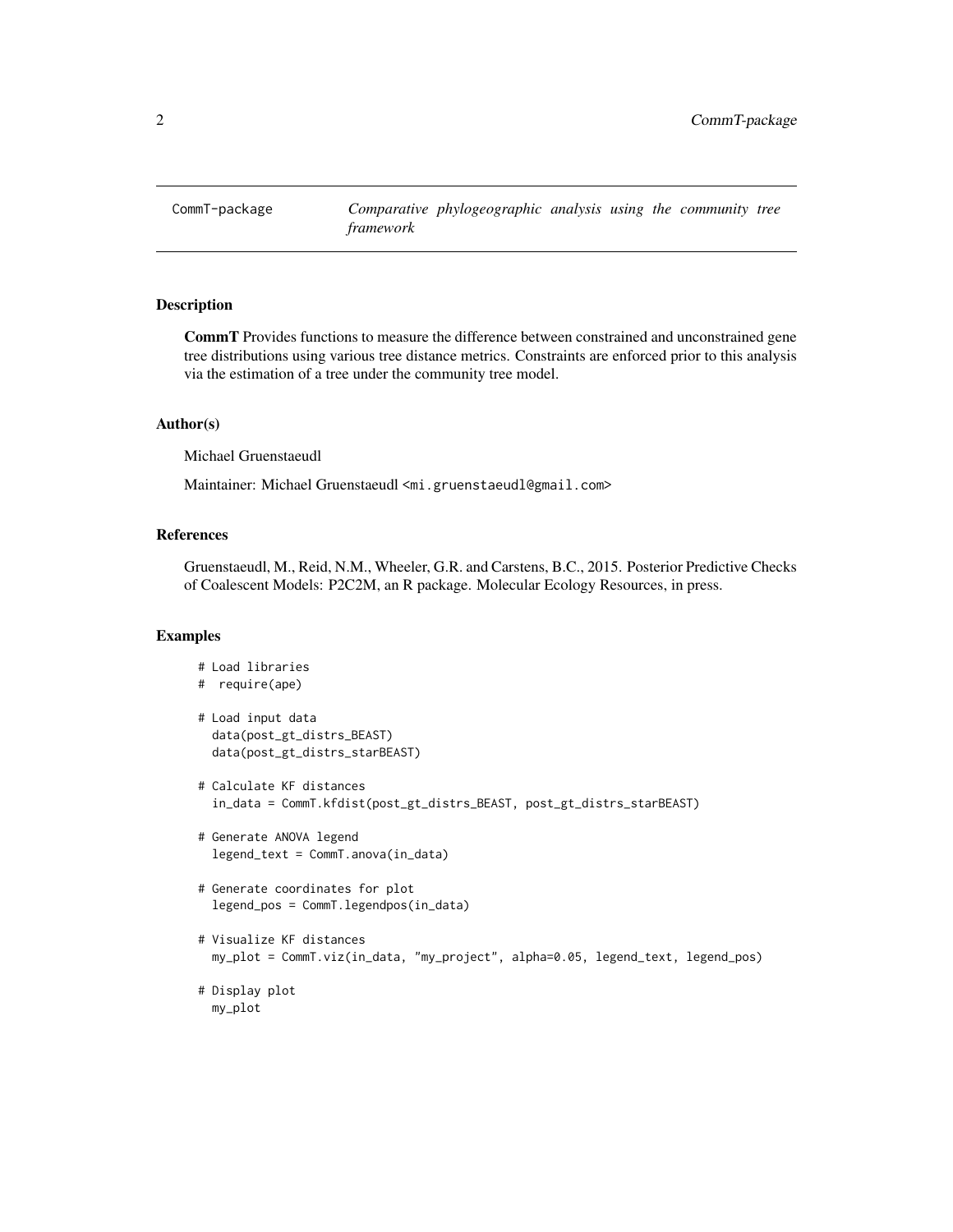<span id="page-2-0"></span>

Function to conduct an ANOVA analysis on the matrix of tree distances generated via function CommT.kfdist().

## Usage

```
CommT.anova(in_df)
```
#### Arguments

in\_df a dataframe storing the tree distances inferred via function CommT.kfdist(). This dataframe constitutes a stacked list of distances grouped by genetic locus and is the default output of function CommT.kfdist()

#### Author(s)

Michael Gruenstaeudl

Maintainer: Michael Gruenstaeudl <mi.gruenstaeudl@gmail.com>

### Examples

```
# Load libraries
# require(ape)
# Load input data
  data(post_gt_distrs_BEAST)
  data(post_gt_distrs_starBEAST)
# Calculate KF distances
  in_data = CommT.kfdist(post_gt_distrs_BEAST, post_gt_distrs_starBEAST)
# Generate ANOVA legend
  legend_text = CommT.anova(in_data)
```
CommT.kfdist *Calculate the tree distance metric*

### Description

Function to calculate a selected tree distance metric between posterior gene tree distributions.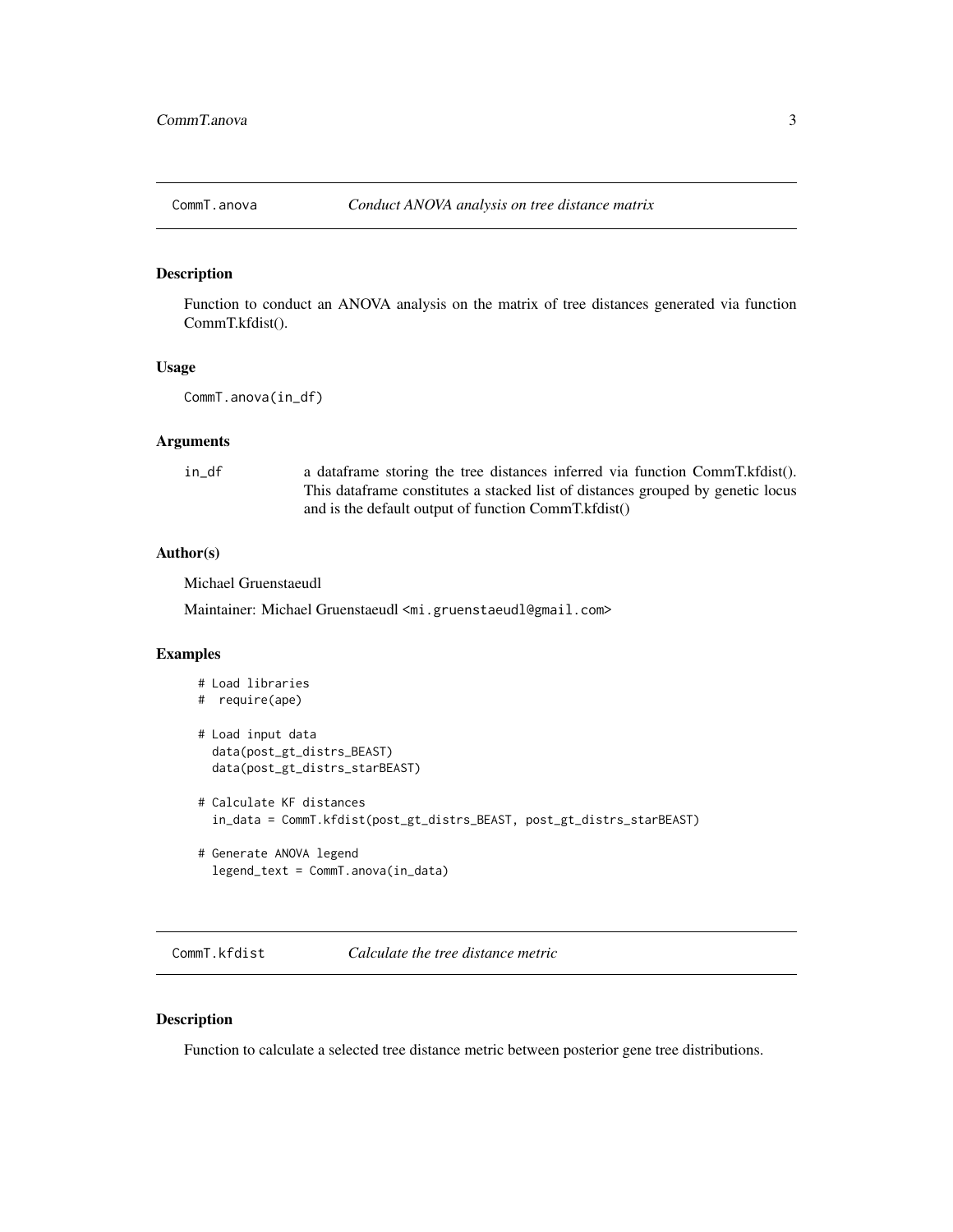#### Usage

```
CommT.kfdist(post_gt_distrs_BEAST, post_gt_distrs_starBEAST,
            outlier_num = 1, treedist_select = 2)
```
# Arguments

| post_gt_distrs_BEAST     |                                                                                                                                                                                                                                                                                                                                                                           |
|--------------------------|---------------------------------------------------------------------------------------------------------------------------------------------------------------------------------------------------------------------------------------------------------------------------------------------------------------------------------------------------------------------------|
|                          | a multiPhylo object representing the posterior gene tree distribution estimated in<br>the absence of a multispecies coalescent model. This object is split into individ-<br>ual lists of trees, whereby each list represents a posterior gene tree distribution<br>inferred under a specific genetic locus. Each list should be named by the respec-<br>tive locus.       |
| post_gt_distrs_starBEAST |                                                                                                                                                                                                                                                                                                                                                                           |
|                          | a multiPhylo object representing the posterior gene tree distribution estimated<br>in the <b>presence</b> of a multispecies coalescent model. This object is split into<br>individual lists of trees, whereby each list represents a posterior gene tree distri-<br>bution inferred under a specific genetic locus. Each list should be named by the<br>respective locus. |
| outlier_num              | an integer specifying the number of the genetic locus to be used as positive con-<br>trol in the ANOVA calculations employing mixed effects models. The default is<br>1.                                                                                                                                                                                                  |
| treedist_select          |                                                                                                                                                                                                                                                                                                                                                                           |
|                          | an integer specifying the type of tree distance metric. The selection hereby fol-<br>lows the output order employed in function treedist of the R package phangorn.<br>The default is 2, which represents the Kuhner-Felsenstein distance.                                                                                                                                |

#### Author(s)

Michael Gruenstaeudl

Maintainer: Michael Gruenstaeudl <mi.gruenstaeudl@gmail.com>

#### References

Kuhner, M.K. and Felsenstein. J., 1994. Simulation comparison of phylogeny algorithms under equal and unequal evolutionary rates. Molecular Biology and Evolution 11: 459-468.

```
# Load libraries
# require(ape)
# Load input data
  data(post_gt_distrs_BEAST)
  data(post_gt_distrs_starBEAST)
# Calculate KF distances
  in_data = CommT.kfdist(post_gt_distrs_BEAST, post_gt_distrs_starBEAST)
```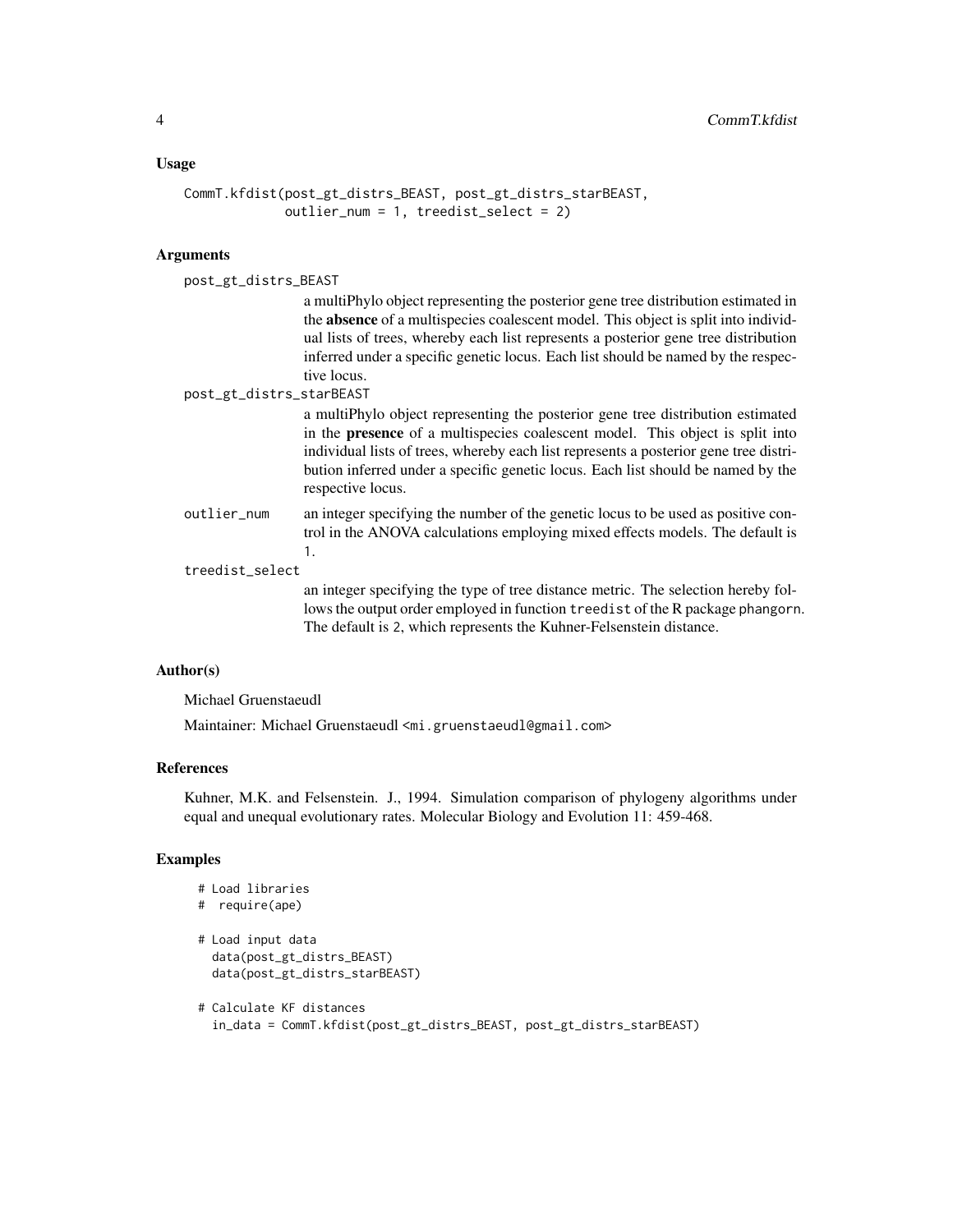<span id="page-4-0"></span>Function to infer the optimal position of the ANOVA legend given the calculated tree distance distributions.

#### Usage

```
CommT.legendpos(in_data)
```
### Arguments

| in data | a data frame storing the tree distances inferred via function CommT. kfdist().   |
|---------|----------------------------------------------------------------------------------|
|         | This data frame constitutes a stacked list of distances grouped by genetic locus |
|         | and is the default output of function CommT.kfdist()                             |

### Author(s)

Michael Gruenstaeudl

Maintainer: Michael Gruenstaeudl <mi.gruenstaeudl@gmail.com>

```
# Load libraries
# require(ape)
# Load input data
  data(post_gt_distrs_BEAST)
  data(post_gt_distrs_starBEAST)
# Calculate KF distances
  in_data = CommT.kfdist(post_gt_distrs_BEAST, post_gt_distrs_starBEAST)
# Generate ANOVA legend
  legend_text = CommT.anova(in_data)
# Generate coordinates for plot
```

```
legend_pos = CommT.legendpos(in_data)
```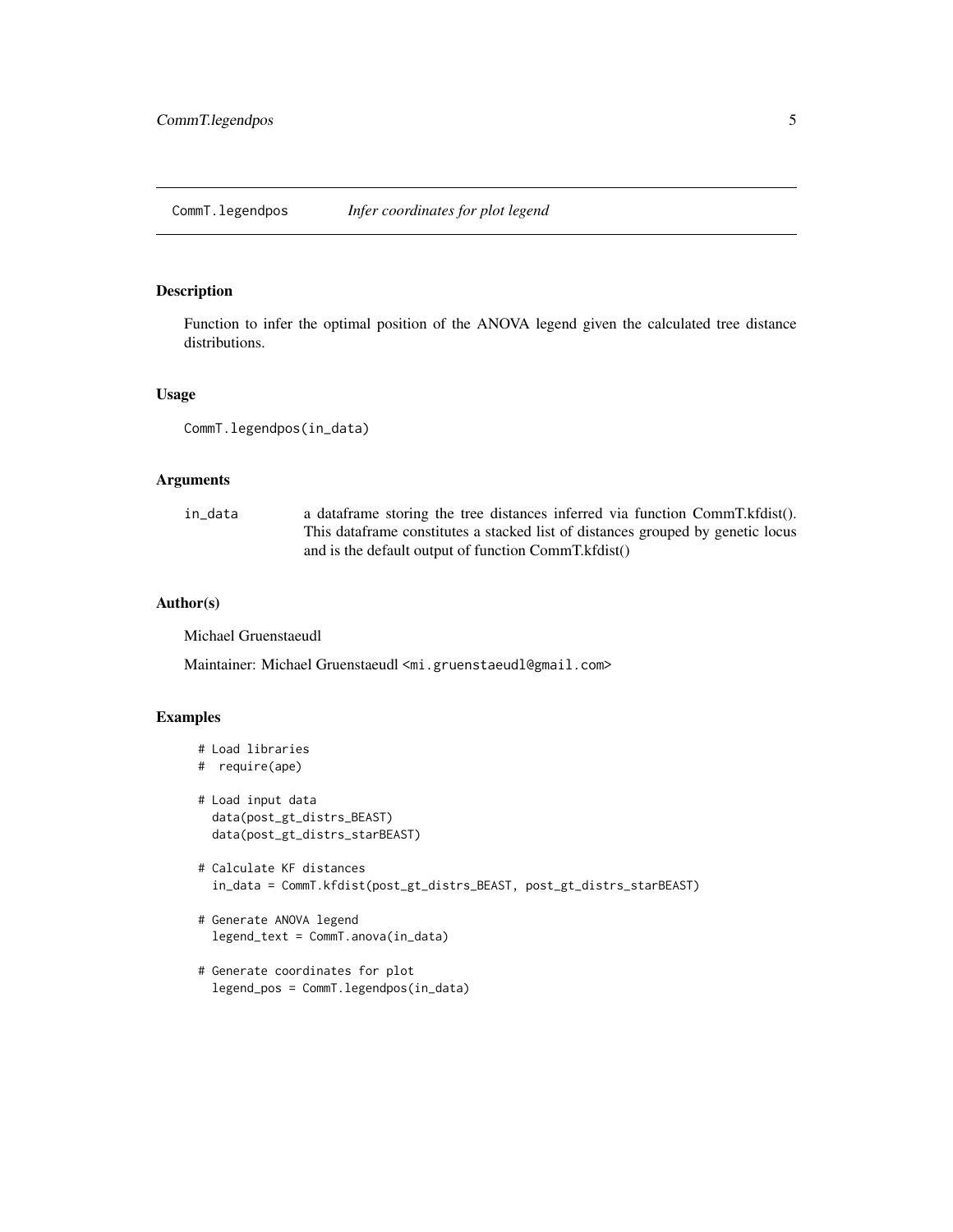<span id="page-5-0"></span>

Function to generate a visualization of both the tree distances and ANOVA results.

# Usage

CommT.viz(in\_df, title\_str="a\_project\_name\_here", alpha=0.05, legend\_text, legend\_pos)

### Arguments

| in_df       | a data frame storing the tree distances inferred via function CommT. kfdist().<br>This dataframe constitutes a stacked list of distances grouped by genetic locus<br>and is the default output of function CommT.kfdist() |
|-------------|---------------------------------------------------------------------------------------------------------------------------------------------------------------------------------------------------------------------------|
| title_str   | a string specifying a title for the resulting plot. The default is a_project_name_here.                                                                                                                                   |
| alpha       | a float specifying the alpha-level employed in the ANOVA. The default is 0.05.                                                                                                                                            |
| legend_text | a list specifying the ANOVA results to plotted. It constitutes the default output<br>of function CommT.anova()                                                                                                            |
| legend_pos  | a list specifying the plot position. It constitutes the default output of function<br>CommT.legendpos()                                                                                                                   |

#### Author(s)

Michael Gruenstaeudl

Maintainer: Michael Gruenstaeudl <mi.gruenstaeudl@gmail.com>

```
# Load libraries
# require(ape)
# Load input data
  data(post_gt_distrs_BEAST)
  data(post_gt_distrs_starBEAST)
# Calculate KF distances
  in_data = CommT.kfdist(post_gt_distrs_BEAST, post_gt_distrs_starBEAST)
# Generate ANOVA legend
 legend_text = CommT.anova(in_data)
# Generate coordinates for plot
  legend_pos = CommT.legendpos(in_data)
```

```
# Visualize KF distances
  my_plot = CommT.viz(in_data, "my_project", alpha=0.05, legend_text, legend_pos)
```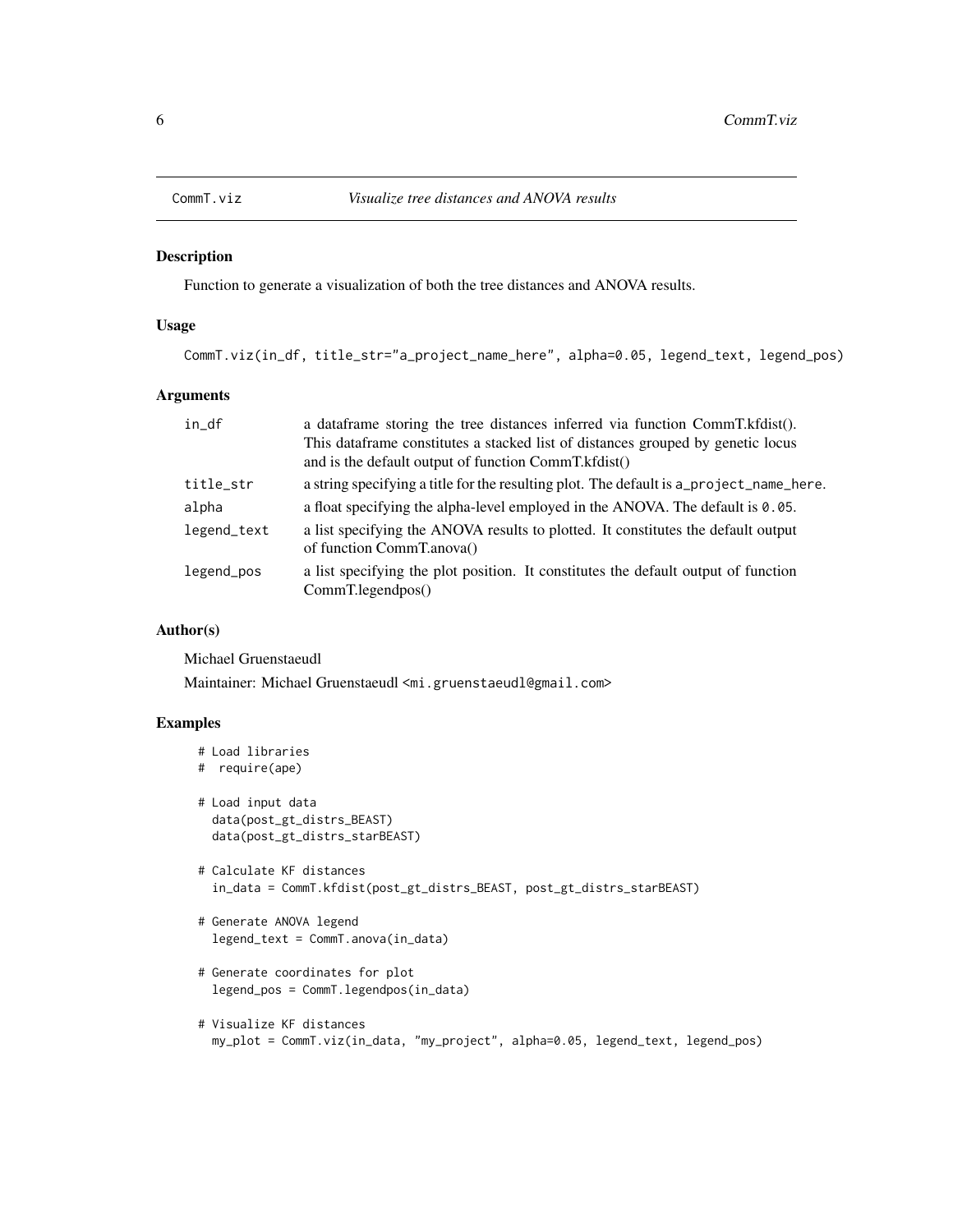<span id="page-6-0"></span>Posterior gene tree distribution inferred via BEAST

#### Value

A multiPhylo object; more specifically, a named list of phylo objects

post\_gt\_distrs\_starBEAST

*Data set post\_gt\_distrs\_starBEAST*

# Description

Posterior gene tree distribution inferred via starBEAST

#### Value

A multiPhylo object; more specifically, a named list of phylo objects